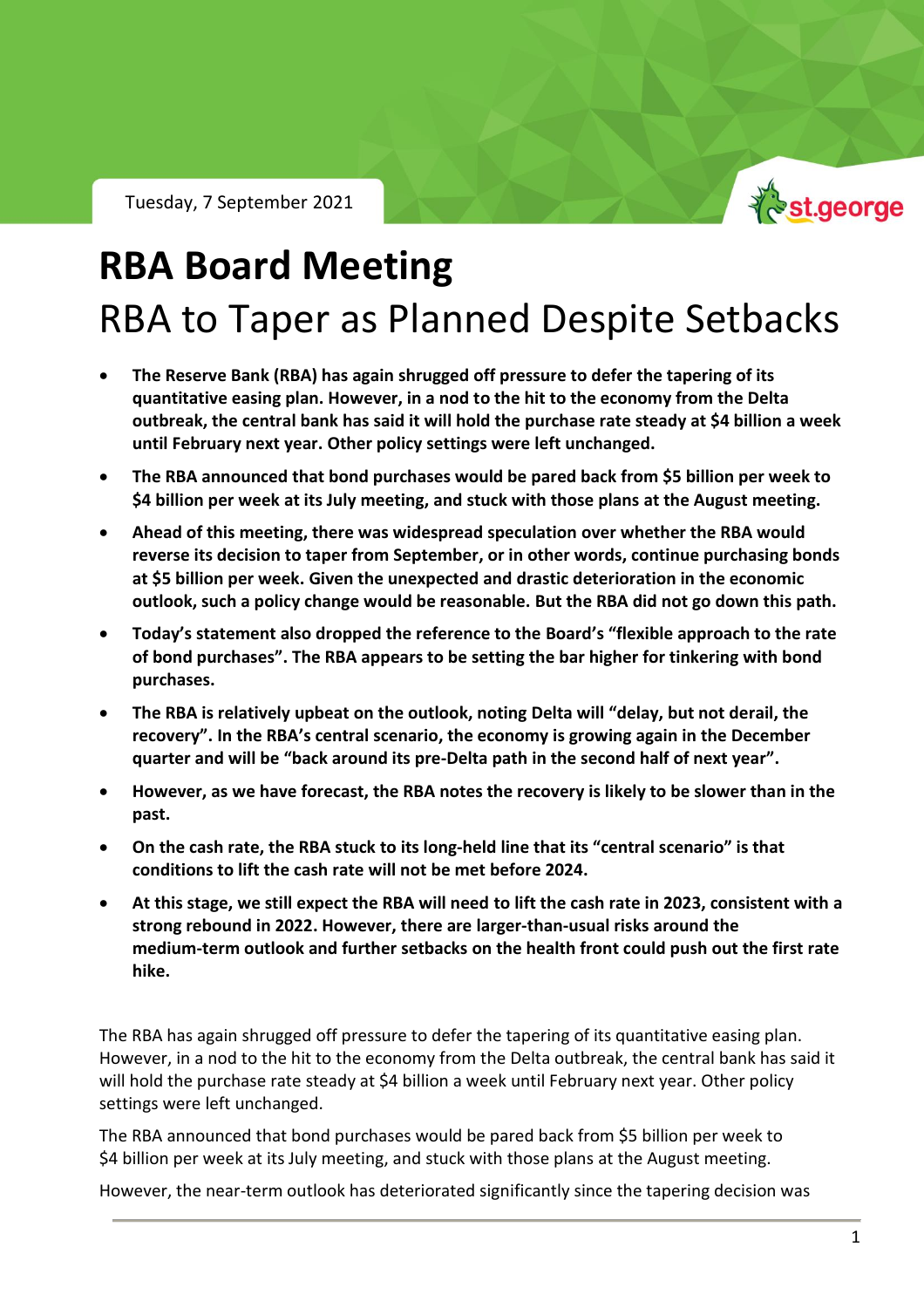announced. In the Statement on Monetary Policy (SOMP) released in early August, the RBA stated it expected GDP to decline by "at least one per cent" in the September quarter, with 4% growth over 2021. We now expect the economy will contract by 4% in the September quarter and that growth in 2021 will end up at 0%.

Ahead of this meeting, there was widespread speculation over whether the RBA would reverse its decision to taper from September, or in other words, continue purchasing bonds at \$5 billion per week. Given the unexpected and drastic deterioration in the outlook, such a policy change would be reasonable. But the RBA did not go down this path.

The RBA did, however, provide more certainty over the future path of bond purchases, acknowledging the interruption to the recovery from Delta. The RBA committed to hold purchases at \$4 billion per week until at least mid-February 2022. Previously, the RBA was set to review purchases in November 2021, and before the health situation deteriorated, we expected a further reduction in purchases at this time.

In the minutes from the last meeting, the RBA outlined two reasons to press ahead with tapering in September. First, the RBA noted that fiscal policy is better placed to respond to the localised and temporary losses of income which result from lockdowns. And second, that because of lags in monetary policy, any additional support from the RBA now would be felt most next year, when the economy is expected to be rebounding strongly.

Today's statement also dropped the reference to the Board's "flexible approach to the rate of bond purchases". Instead, the statement notes that bond purchases will be "reviewed in light of economic conditions and the health situation, and their implications for the expected progress towards full employment and the inflation target." The RBA appears to be setting the bar higher for tinkering with bond purchases.

The Governor's statement provides some colour on how the RBA expects Delta will impact the economy. The RBA's sentiment is summed by the phrase that Delta will "delay, but not derail, the recovery".

As we have forecast, the RBA notes the recovery is likely to be slower than in the past, flagging "much will depend on the health situation and the easing of restrictions on activity". However, in the RBA's central scenario, the economy is growing again in the December quarter and will be "back around its pre-Delta path in the second half of next year".

The RBA also highlighted the uneven impact of lockdowns, explaining some areas are "facing very difficult conditions while others are continuing to grow strongly". As was the case in the past, we know sectors like hospitality and tourism are hit particularly hard by lockdowns.

As we explained in our Weekly Economic Outlook on 6 September, the shift to learning to live with the virus will likely mean we are reopening with high case numbers. This could mean consumer spending won't bounce back as quickly as it has in the past. Plus, businesses are feeling the pinch from another round of lengthy lockdowns, and government support is less generous than previous measures.

On the cash rate, the RBA stuck to its long-held line that its "central scenario" is that conditions to lift the cash rate will not be met before 2024.

At this stage, we still expect the RBA will need to lift the cash rate in 2023, consistent with the strong rebound we anticipate in 2022. However, there are larger-than-usual risks around the medium-term outlook.

The health situation continues to evolve, and the recovery depends critically on the vaccine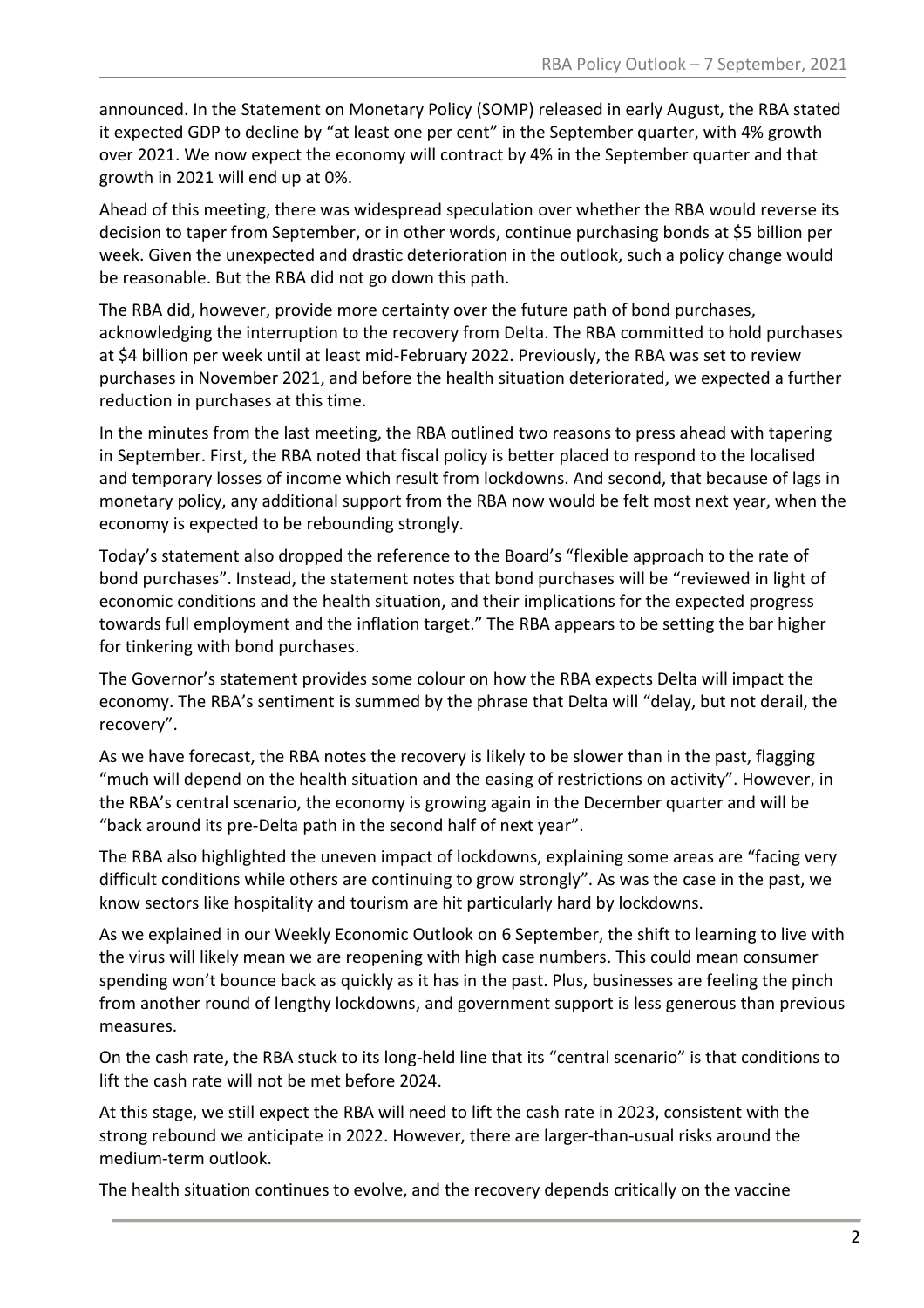rollout. Further setbacks would on this front could weigh on the economy and subsequently push out when the RBA increases interest rates.

> **Matthew Bunny, Economist** Ph: (02) 8254 0023